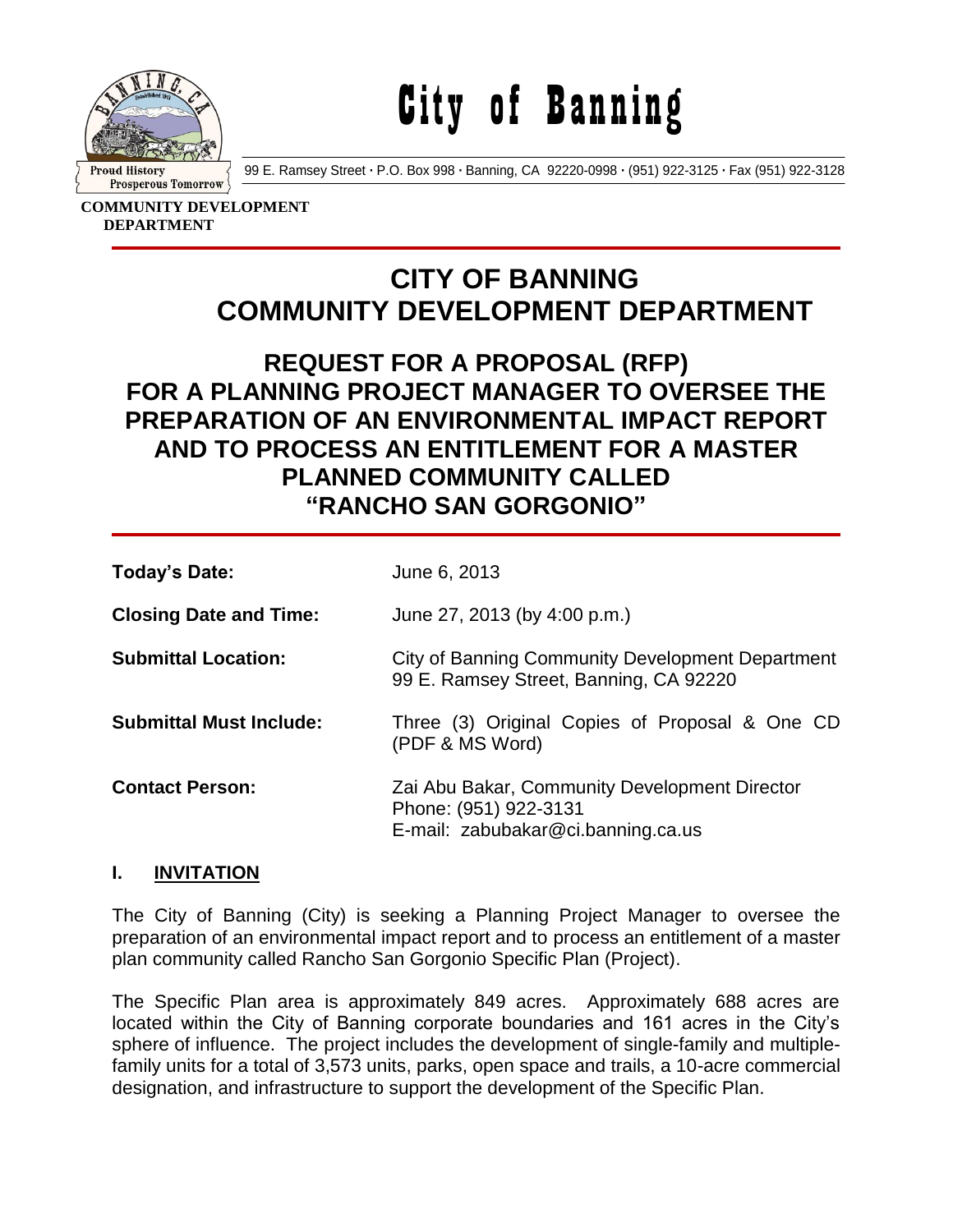The entitlement approval associated with the project includes the draft and final environmental impact report, General Plan and Zoning Ordinance amendments to change the land use designations from the various zoning designations to Rancho San Gorgonio Specific Plan, land annexation incorporation, approval of Water Supply Assessment, Development Agreement, Design Review, and Tentative Map No. 36586 .

The scope of work, the content of the qualifications, and the selection process are described below.

### **II. SELECTION TIMELINE (TENTATIVE)**

| City Issuance of the RFP                         | June 6, 2013  |
|--------------------------------------------------|---------------|
| RFP Closing Date (due date)                      | June 27, 2013 |
| <b>Notification of Consultant List Selection</b> | July 15, 2013 |

#### **III. INQUIRIES**

Consultants are encouraged to promptly notify the City of any apparent major inconsistencies, problems, or ambiguities in this RFP by June 13, 2013. Any requests for clarification or other questions concerning this RFP must be submitted in writing to Zai Abu Bakar, Community Development Director (refer to contact information on Page 1). Responses will be provided via an addendum posted on the City's website on June 24, 2013.

#### **IV. SUBMITTAL INSTRUCTIONS**

The qualifications package shall consist of two parts: 1) Technical Qualifications; and, 2) Billing Rates Sheet/Cost Proposal. Please submit three (3) original hard copies of each and one CD (including PDF & MS Word documents) in a sealed envelope. Envelope must be marked on the outside with the statement, "Project Management - Professional Consulting Services for Rancho San Gorgonio Specific Plan".

**ALL PROPOSALS MUST BE RECEIVED AT THE COMMUNITY DEVELOPMENT DEPARTMENT NO LATER THAN 4:00 P.M. ON JUNE 27, 2013 IN ORDER TO BE ELIGIBLE FOR CONSIDERATION. NO LATE OR FAXED QUALIFICATIONS WILL BE ACCEPTED.**

# **V. QUALIFICATIONS PACKAGE FORMAT**

The proposal and qualifications package should be limited to 15 single sided pages (not counting the table of contents, cover letter or dividers). In order to maintain uniformity with all qualifications submitted, it is required that the consultant's qualifications include the minimum information below: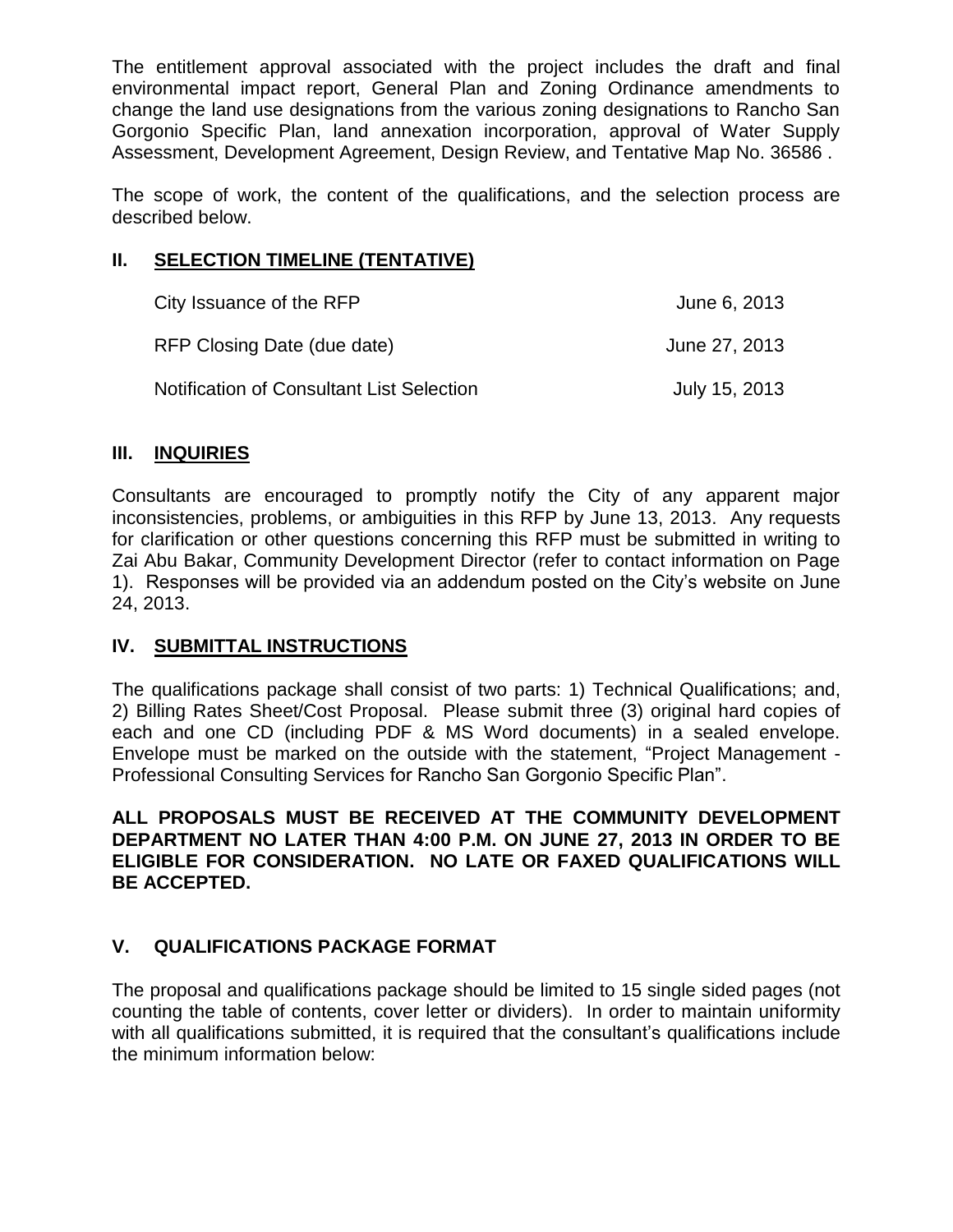- 1. Cover Letter A brief cover letter signed by the highest company executive who can bind the company in contractual services. The cover letter must summarize key points of the Project Manager's qualifications with regard to the scope of the work requested by the City.
- 2. Qualifications Provide information on the Project Manager's qualifications. The qualifications should demonstrate the Planning Project Manager's knowledge and experience in managing an entitlement for a large scale specific plan and processing an environmental impact report for compliance with the State CEQA guidelines for review and approval by the Planning Commission and City Council. Also, the qualifications shall include the consultant's knowledge of the details involved in preparing an environmental impact report for a large scale development project, including the review process for compliance with the State CEQA guidelines.
- 3. Relevant Projects/Services with Reference Provide information and list of projects that were managed by the Project Manager similar to the project that is being requested in this RFP. Provide the name of a contact person that was the primary contact for the municipality in which the relevant work was performed. The City may contact any of the listed references at any time or to make any other reasonable investigation into the Project Manager's background and experience.
- 4. Project Schedule Provide a detailed project schedule for the scope of work requested from start to completion of the entitlement process including the filing of the Notice of Determination for CEQA with the State and the County of Riverside.
- 5. Organization and Staffing Provide information showing all proposed staff assignments, if any, including their relationships with the proposed work. Provide resumes for all applicable personnel including qualifications, experience and abilities to perform requested services. Provide an organizational chart depicting the relationship between the team members, if any.
- 6. Proposed Fee Schedule Provide a statement of hourly rates for all proposed classifications, including rates for sub-consultants, if any, as well as any proposed percentage mark-up of reimbursable expenses.

# **VI. SELECTION CRITERIA**

Qualifications will be reviewed by the City staff. The qualifications will be rated/ranked according to the following criteria:

1. The Project Manager Experience and Qualification Information – Information about the Project Manager including professional licenses held, ability to furnish required insurance and meet stipulations of the City's "boiler plate" agreement, details about local experience in processing large scale development project including processing a Specific Plan and preparing environmental documents in Riverside County, and the ability to provide the required services will be assessed. Current and past work experience within Riverside County is mandatory for this service.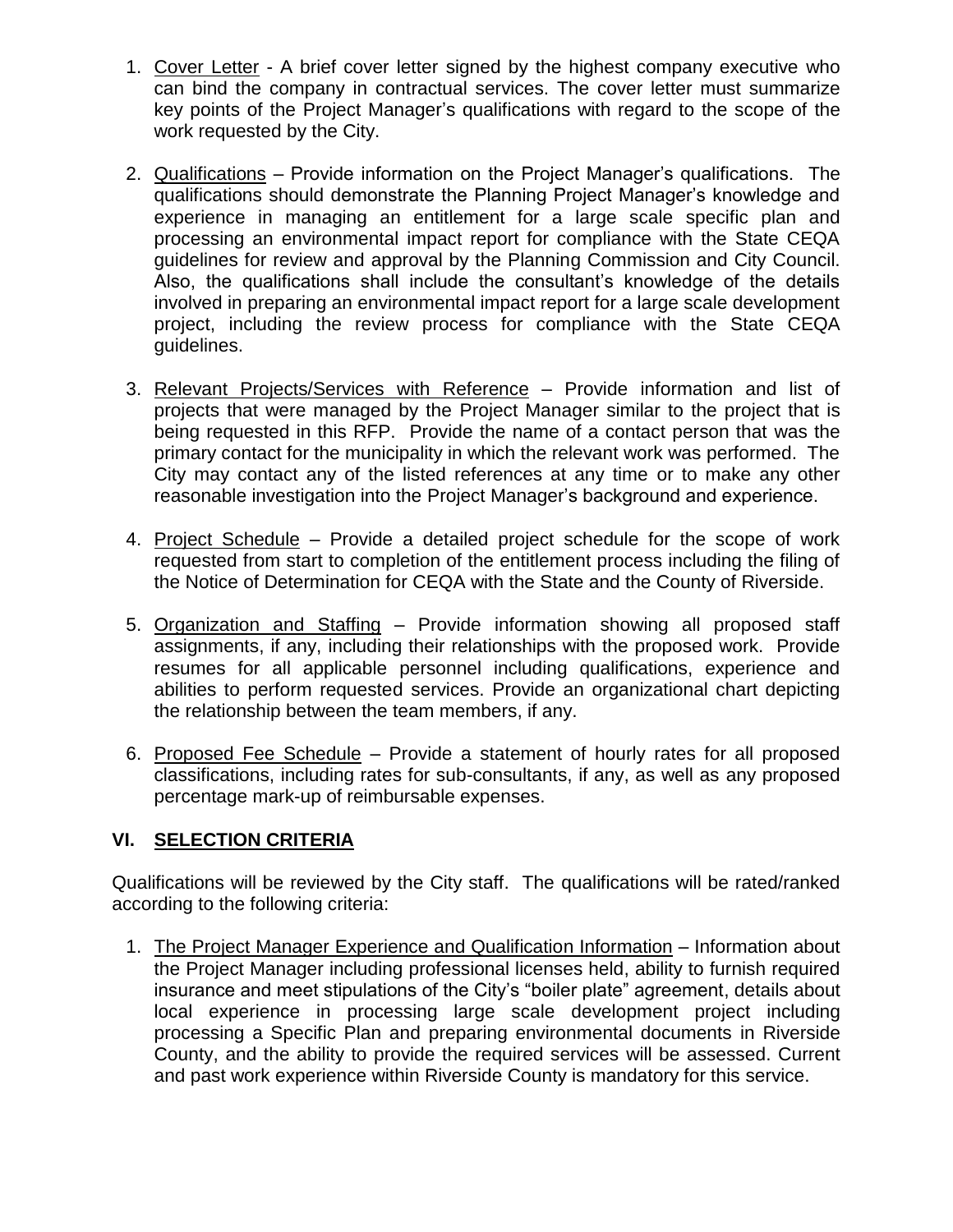- 2. References Name and contact information for similar work performed by the Project Manager preferably from municipal agencies.
- 3. Service/Project Approach and Understanding Discussion of how the Planning Project Manager will manage and process the Specific Plan and the environmental impact reports to be prepared by a City's consultant for approval by the City's Planning Commission and City Council. Provide discussion on the Project Manager's approach on managing the consultants who will prepare the environmental impact report, issues involved, and plans to address the impacts. Additionally, describe the project management approach and organization necessary to complete the entitlement process and approval of an environmental impact report for the project. Outline quality control measures to ensure delivery of a quality product that is on time and within budget.
- 4. Project Schedule Detailed project schedule that takes into consideration the concurrent processing of the Specific Plan and the environmental impact report from the start to finish.
- 5. Costs Hourly rates for the Planning Project Manager and for all key personnel, if any, as well as any proposed percentage mark-up of reimbursable expenses.

Based on the above criteria and the needs of the City, the successful Project Manager may be invited to enter into a Professional Services Consultant Agreement with the City.

#### **VII. SCOPE OF WORK**

#### A. Planning Project Manager (Project Manager).

The Project Manager will be an extension of City staff and will report to the City of Banning Community Development Director. The Project Manager will process the Specific Plan and technical documents and coordinate the review and comments with City's staff team and developer. The City's staff team includes staff from Community Development, Public Works, Electric Utility, Fire, Community Services, Finance, and Police departments. If there are disagreements or issues that arise during the review process among the City's staff team and the developer, the Project Manager is responsible for bringing the issues to the attention of Community Development Director who then will work with the Project Manager to resolve the issues. The Project Manager also is responsible for coordinating the preparation of the Development Agreement with the City Attorney's Office.

The Planning Project Manager is responsible for overseeing the consultants who will prepare the environmental impact report for the project and making sure that the EIR complies with the various timelines and review process in accordance with CEQA Guidelines including filing of the various notices with the State and the County.

As part of the entitlement approval process, the Project Manager is responsible for preparing comments, memos, letters, and public hearing notices. The Project Manager will also write staff reports and prepare all attachments to the staff report which would be reviewed by the Community Development Director and other departments as necessary before the project is submitted for review by to the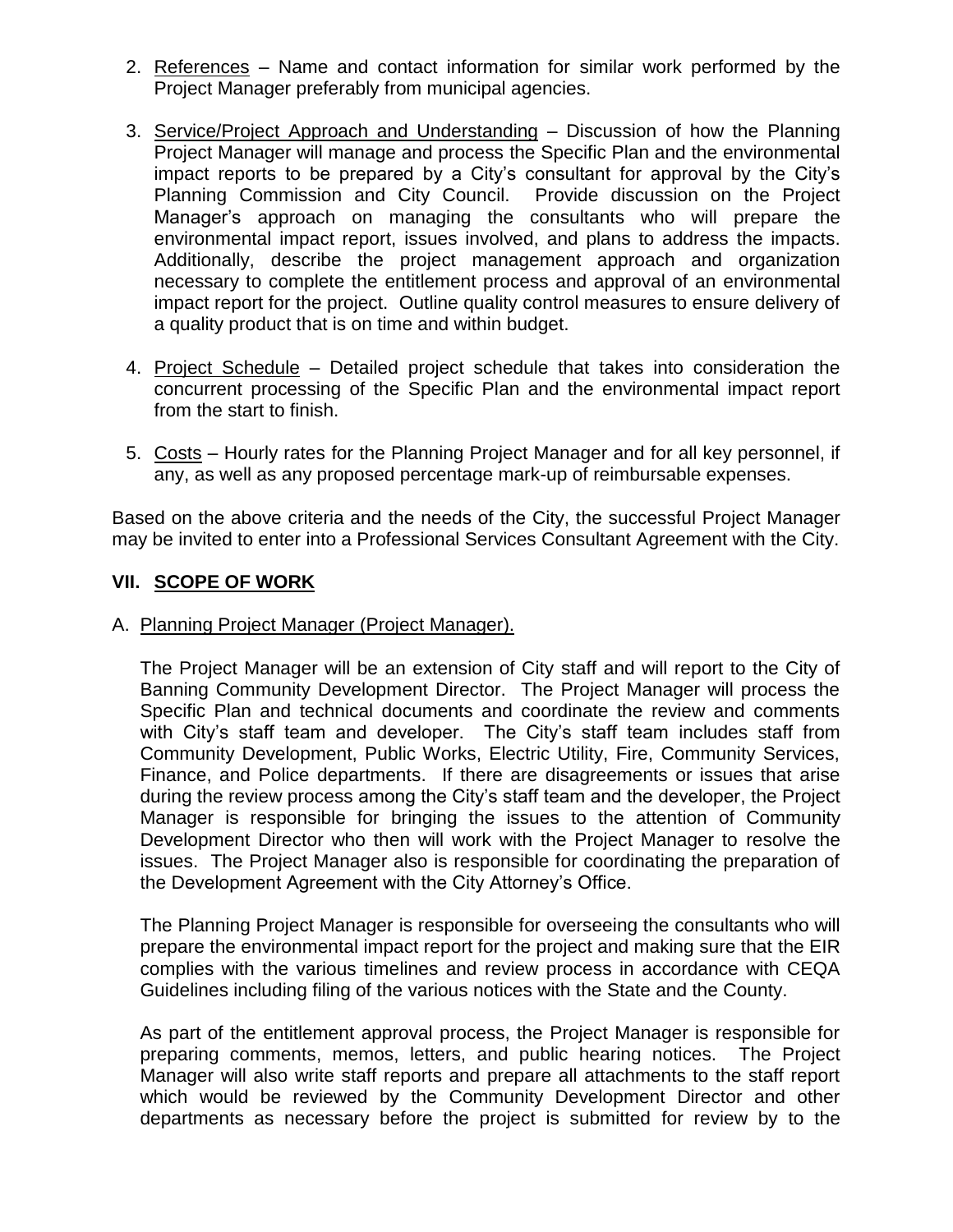Planning Commission and City Council including. The Project Manager is also responsible for filing of the Notice of Determination with the State and County Clerk.

The Planning Project Manager will provide information and/or attend meeting(s) requested by the Community Development Director as the process moves forward. The Planning Project Manager is also responsible for answering questions from the public with regard to the project.

#### Literature Review and Scoping Meeting(s)

The City will provide the consultant access to the project plans and information, the City's General Plan and Zoning Ordinance, General Plan Land Use and Zoning Maps, and any other relevant documents and studies.

The Planning Project Manager will assist the Community Development Director in the project scoping and meetings with the responsible/trustee agencies and the residents to gather information to ensure that the environmental impact report addresses issues of concern and project impacts as required by CEQA. The consultant lead and/or consultant team will be required to attend any applicable scoping meeting.

#### Overseeing the Preparation of Environmental Impact Report

The Planning Project Manager will oversee the work of the City's EIR consultant to ensure that all documents related to the preparation of the EIR is completed including an Initial Study, Notice of Preparation and Availability of the Draft and Final EIR and that the final EIR incorporates public comments regarding the potential impacts on the natural and built environments, as required by the CEQA. The Project Manager is responsible for scheduling the scoping meeting(s) with the EIR consultant, the general public and public agencies as part of the preparation of the project EIR.

The Project Manager will be required to reaffirm that the technical studies provided by the project developer is accurate. The consultant must ensure that the environmental document that is prepared reflects the independent judgment of the City. The Project Manager is responsible for ensuring that the EIR consultant prints and distributes the Initial Study, Draft and Final EIR documents to the responsible and trustee agencies, including filing of the Notice of Determination with the County Clerk of the County of Riverside and the State Clearinghouse.

#### **VIII. SUBCONTRACTING**

The Project Manager may utilize the services of specialty subcontractors on those parts of the work which, under normal contracting practices, are performed by specialty subcontractors. Unless a specific subcontractor is listed by the Project Manager, the Project Manager is representing to City that the consultant has all appropriate licenses, certifications, and registrations to perform the work hereunder.